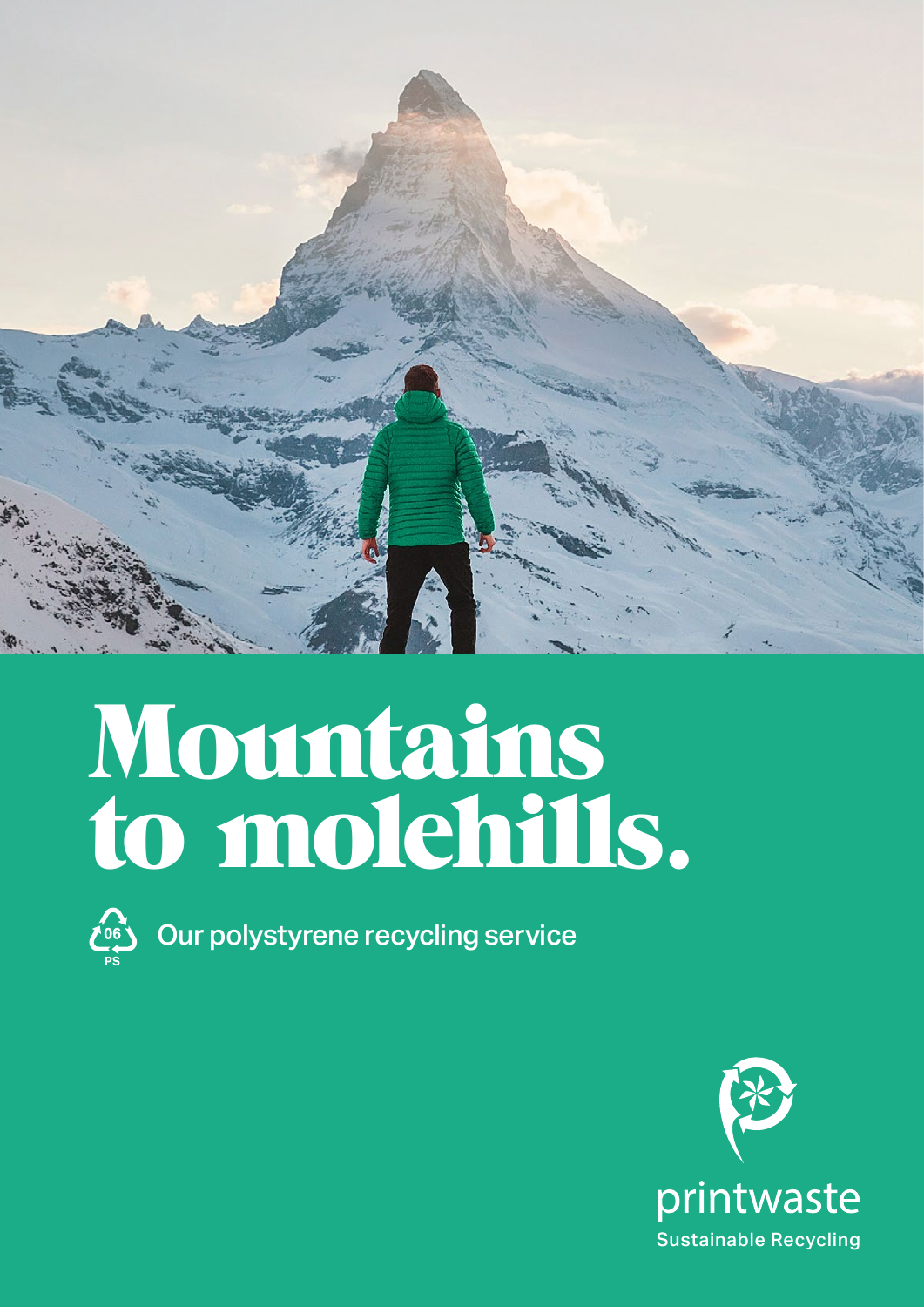#### **THE BENEFITS FOR YOU**

- **Breathing new life into materials**  We'll recycle your polystyrene straight back into polystyrene, helping you to contribute towards a circular economy.
- **X** No limits on quantity We're not fazed by quantity; we'll collect anything from a single bag to a whole warehouse full and give you your much-needed space back.
- $\frac{1}{2}$  **Total transparency** From the moment we collect your polystyrene to the moment it's recycled, we'll know where it is and what's happening to it, and so will you.
- **Our commitment to quality**  Supporting businesses to recycle products into quality raw materials is our area of expertise, so we can promise you a partnership based on getting the most out of your materials in the most sustainable way.
- **Ease**  With flexible collection schedules designed to suit your business, and account management on-hand to support you, it couldn't be easier for you to recycle your polystyrene.

#### **EQUIPPING YOU WITH THE RIGHT STORAGE**



range of storage solutions available to suit your needs.



- From recycling bags to large RORO containers, we have a wide
- We can also collect any quantity of polystyrene loose, as long as it's stored safely (somewhere dry and contamination-free)

## 鼸

- 
- 

beforehand.

## Polystyrene recycling.

Whether you produce polystyrene as a by-product of your day-to-day operations, or it's leftover packaging from purchases you've made, this lightweight plastic is one of those materials that's great when in use, but tricky to know what to do with after.

This is because polystyrene is made up of 98% air and only 2% styrene, so following initial use is considered uneconomical to recycle.

But, with so much value when in use, at Printwaste, we refused to accept that it couldn't be recycled. In that refusal, we found a solution. Our polystyrene recycling service now helps UK businesses breathe new life into a notoriously tricky material, divert away from landfill and increase workplace recycling rates by producing new polystyrene.

#### **HERE'S WHAT WE COLLECT:**

We collect any expanded polystyrene (otherwise known as EPS). This includes:



**Protective Packaging State and Medical storage boxes Food storage boxes** 







**Did you know?** A 40ft lorry full of polystyrene can be reduced down to a single pallet of compressed blocks!

#### **Pre-scheduled/Regular collections**

Ideal for businesses who produce a steady stream of polystyrene, meaning your materials will be collected regularly without you having to think about organising anything.

#### **On-demand collections**

Ideal for businesses who generate low volumes of polystyrene or have peaks and troughs through the year. We can simply collect these as and when you need.

### **Flexible collections to fit with you**